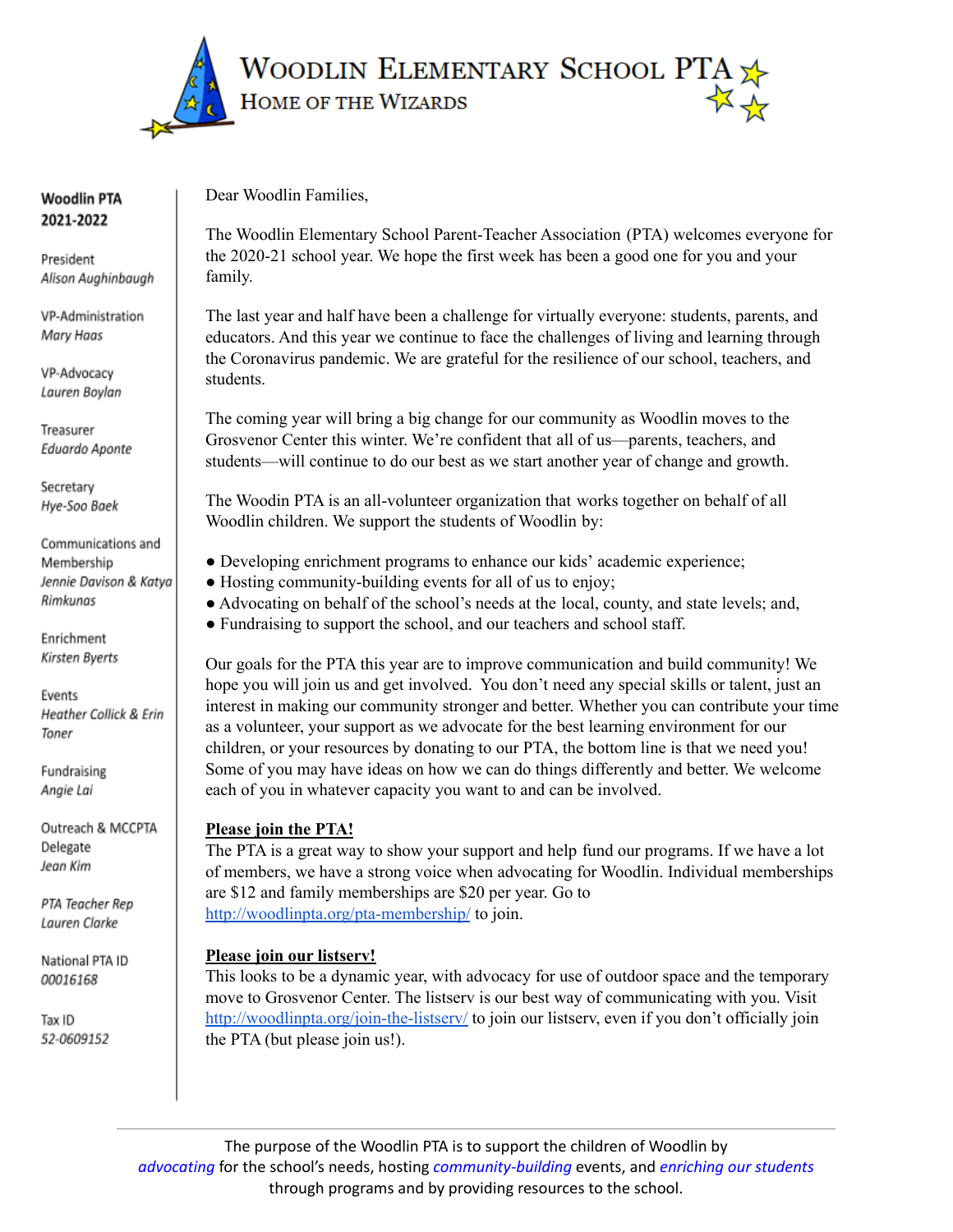

## **Visit our website!**

Our [website](http://woodlinpta.org/) has up-to-date information about the PTA, email addresses for Board members, and calendar of upcoming activities, programs, and events, among other useful information for volunteers.

### **Attend PTA Meetings!**

We'll hold 5 PTA meetings this year focused on issues of interest to Woodlin parents.

| Friday, September 10th, 6:30pm | Zoom, PTA budget and discussion on upcoming<br>activities.               |
|--------------------------------|--------------------------------------------------------------------------|
| Tuesday, October 5th, 7:00pm   | Zoom, School administration will discuss the<br>move to Grosvenor Center |
| Tuesday, December              | Zoom, agenda to be announced                                             |
| Tuesday, February 8th, 7:00pm  | Grosvenor Center, including tour of the holding<br>school                |
| Tuesday, May 3rd, 6:30pm       | Sligo Middle School, PTA elections and<br>end-of-year celebration        |

Whether you're a new parent to Woodlin or have been part of our community for a few years, we need your support to help us achieve our mission as a PTA.

#### Enrichment

The PTA runs programs that enrich our students' learning by supporting after-school clubs and in-school activities. We are currently planning for fall, winter, and spring sessions of [after-school](http://woodlinpta.org/after-school-clubs/) clubs. During the first week or two of school, look for registration information. In addition, we support in-school activities, such as assemblies to celebrate our diverse community, cultural arts, and the broader world. If you are interested in helping plan arts residencies for this coming year, please let us know!

We're also planning to hold an Earth Day/STEM celebration on April 23rd at Sligo Middle School that will include lots of hands-on science activities, a clothing swap, and a performance. We'll need many hands to pull this off. If you are interested in coordinating the overall event, planning one of the pieces or just helping out, please let us know!

#### Community Events

We're hoping that our community events will be back in-person this year. All events planned for this fall will be outdoors, with movie night on October 6th and our family dance on November 20th. However, we'll continue to follow expert guidance and will adapt as needed to ensure the safety of our community.